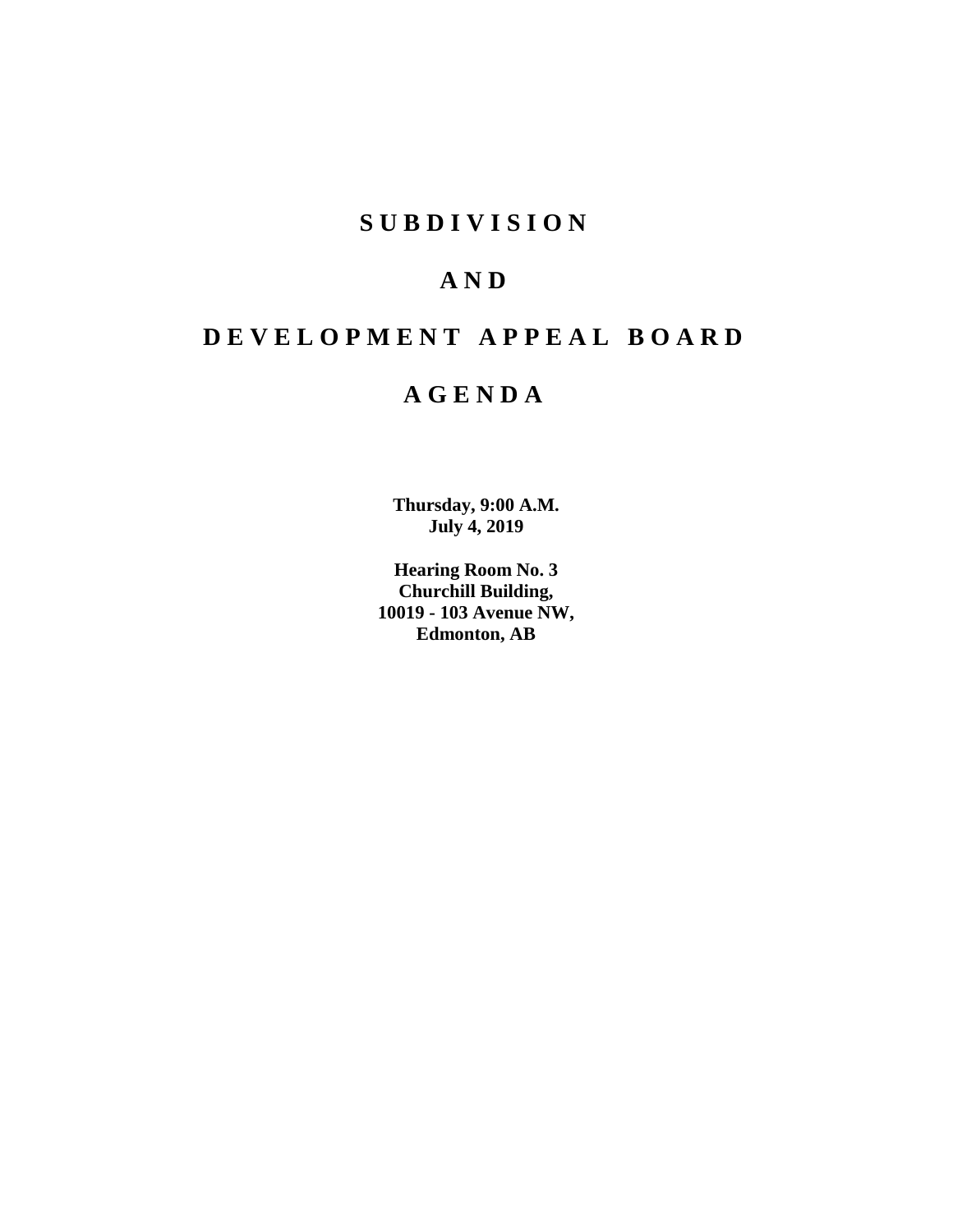# **SUBDIVISION AND DEVELOPMENT APPEAL BOARD HEARING ROOM NO. 3**

|              | 9:00 A.M.    | $SDAB-D-19-104$ | Construct exterior alterations to a Semi-<br>detached House (increased in building height)                                                  |
|--------------|--------------|-----------------|---------------------------------------------------------------------------------------------------------------------------------------------|
|              |              |                 | 10973 - 132 Street NW<br>Project No.: 279658672-022                                                                                         |
|              |              |                 |                                                                                                                                             |
| $\mathbf{H}$ | $10:30$ A.M. | $SDAB-D-19-105$ | Operate a Major Home Based Business (Office<br>and Food Preparation Area for a Food<br>Preparation Business - SABZ) expires May 24,<br>2024 |
|              |              |                 | 11712 - 42 Avenue NW<br>Project No.: 311485274-001                                                                                          |
|              |              |                 |                                                                                                                                             |
|              | <b>NOTE:</b> |                 | Unless otherwise stated, all references to "section numbers" refer to<br>the authority under the Edmonton Zoning Bylaw 12800.               |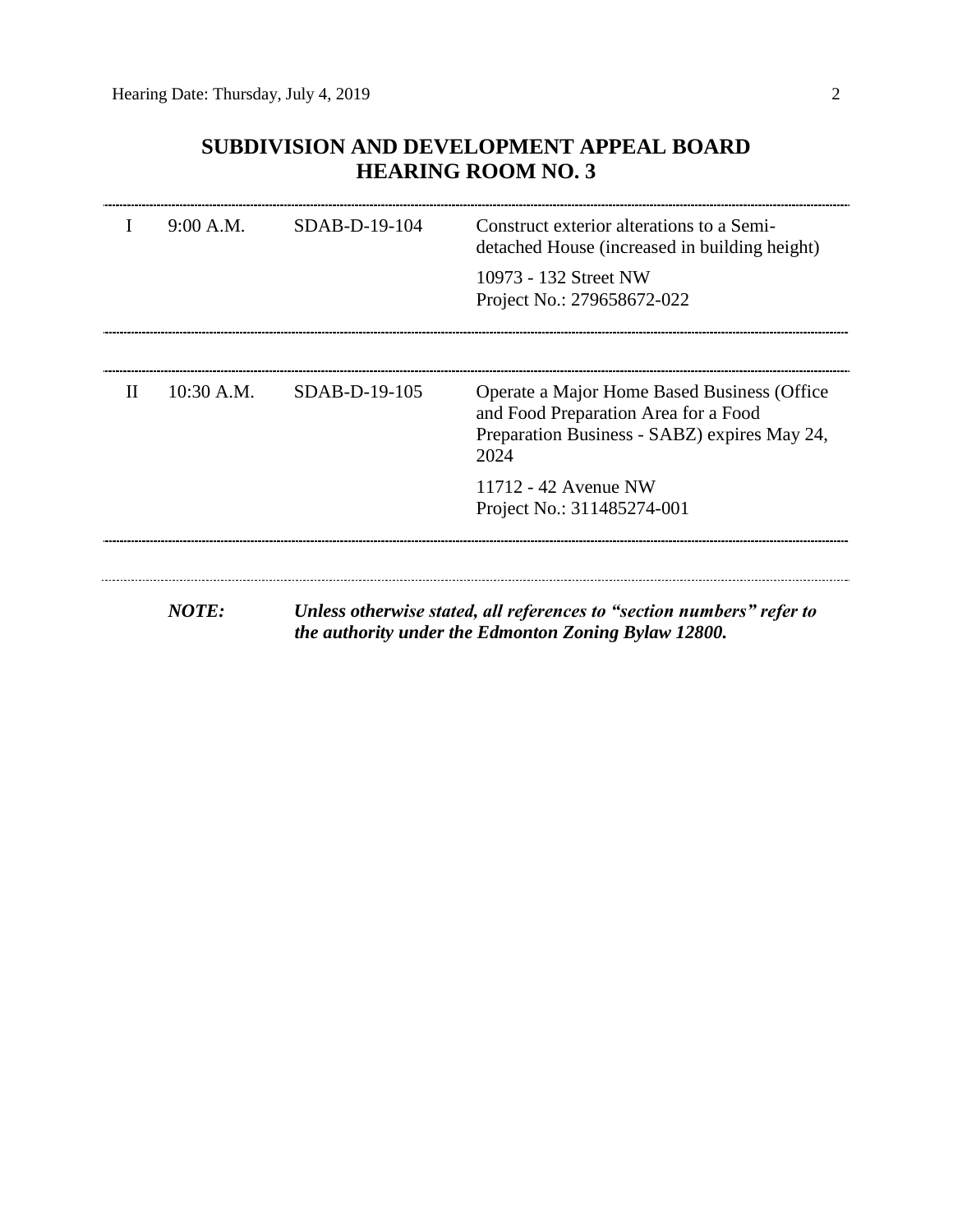| <b>ITEM I: 9:00 A.M.</b> |                                                        | FILE: SDAB-D-19-104                                                                           |
|--------------------------|--------------------------------------------------------|-----------------------------------------------------------------------------------------------|
|                          | AN APPEAL FROM THE DECISION OF THE DEVELOPMENT OFFICER |                                                                                               |
|                          | <b>APPELLANT:</b>                                      |                                                                                               |
|                          | <b>APPLICATION NO.:</b>                                | 279658672-022                                                                                 |
|                          | <b>APPLICATION TO:</b>                                 | Construct exterior alterations to a Semi-<br>detached House (increased in building<br>height) |
|                          | <b>DECISION OF THE</b><br>DEVELOPMENT AUTHORITY:       | Refused                                                                                       |
|                          | <b>DECISION DATE:</b>                                  | May 13, 2019                                                                                  |
|                          | <b>DATE OF APPEAL:</b>                                 | June 5, 2019                                                                                  |
|                          | <b>MUNICIPAL DESCRIPTION</b><br>OF SUBJECT PROPERTY:   | 10973 - 132 Street NW                                                                         |
|                          | <b>LEGAL DESCRIPTION:</b>                              | Plan RN60 Blk 21 Lot 17                                                                       |
|                          | ZONE:                                                  | (RF1) Single Detached Residential Zone                                                        |
|                          | <b>OVERLAY:</b>                                        | Mature Neighbourhood Overlay                                                                  |
|                          | <b>STATUTORY PLAN:</b>                                 | West Ingle Area Redevelopment Plan                                                            |
|                          |                                                        |                                                                                               |

### *Grounds for Appeal*

The Appellant provided the following reasons for appealing the decision of the Development Authority:

To Whom it May Concern,

I wish to appeal the decision of the Development Authority. The development officer had to refuse the decision because the zoning is RF1 and in RF1 zoning, building a semi-detached is a discretionary use under RF1 zoning. My semi-detached project is over by 0.1m in height which is a little under 4 inches. This semi-detached home was designed with a pitched roof to provide a consistent look with the Westmount neighborhood. The semi-detached house is already completed with approved occupancy permit and both sides are occupied by home owners.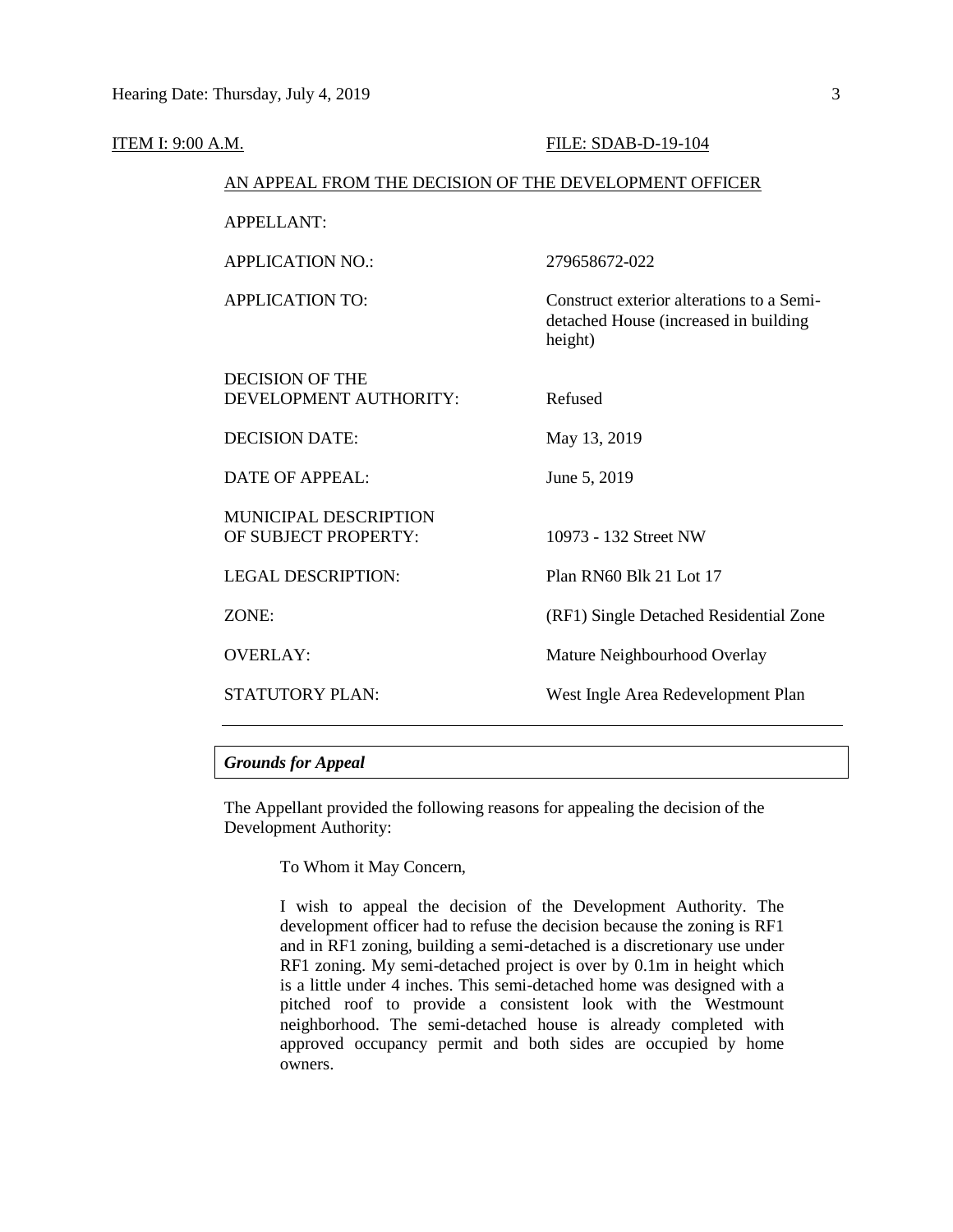I am sorry that I did not appeal this decision in a timely manner and I hope the SDAB will still consider and reveal this appeal.

### *General Matters*

## **Appeal Information:**

The *Municipal Government Act*, RSA 2000, c M-26 states the following:

#### **Grounds for Appeal**

**685(1)** If a development authority

- (a) fails or refuses to issue a development permit to a person,
- (b) issues a development permit subject to conditions, or
- (c) issues an order under section 645,

the person applying for the permit or affected by the order under section 645 may appeal to the subdivision and development appeal board.

#### **Appeals**

**686(1)** A development appeal to a subdivision and development appeal board is commenced by filing a notice of the appeal, containing reasons, with the board,

- (a) in the case of an appeal made by a person referred to in section 685(1)
	- (i) with respect to an application for a development permit,
		- (A) within 21 days after the date on which the written decision is given under section 642, […]

#### **Hearing and Decision**

**687(3)** In determining an appeal, the subdivision and development appeal board

…

- (a.1) must comply with the land use policies;
- (a.2) subject to section 638, must comply with any applicable statutory plans;
- (a.3) subject to clauses (a.4) and (d), must comply with any land use bylaw in effect;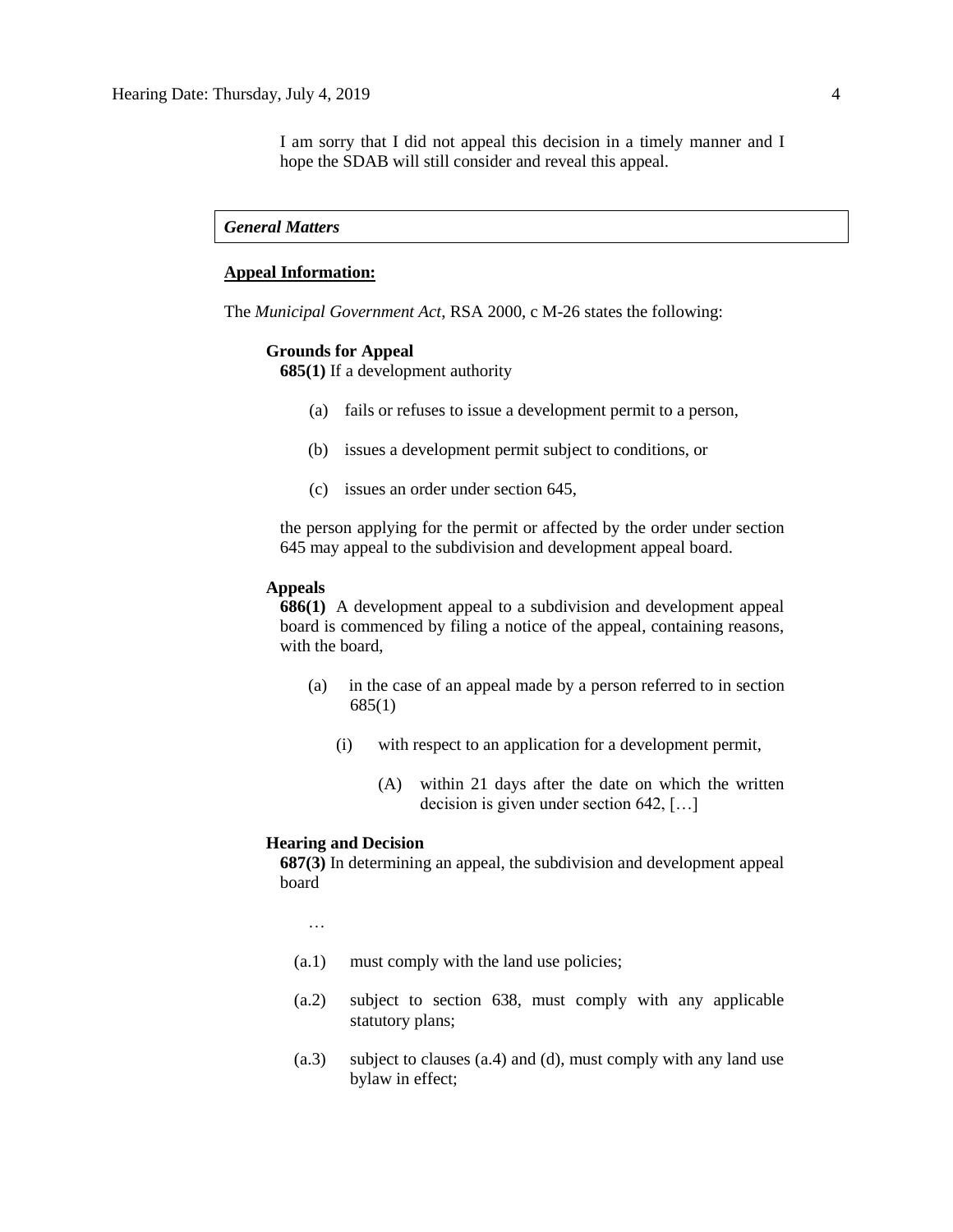- (a.4) must comply with the applicable requirements of the regulations under the Gaming, Liquor and Cannabis Act respecting the location of premises described in a cannabis licence and distances between those premises and other premises;
	- …
	- (c) may confirm, revoke or vary the order, decision or development permit or any condition attached to any of them or make or substitute an order, decision or permit of its own;
	- (d) may make an order or decision or issue or confirm the issue of a development permit even though the proposed development does not comply with the land use bylaw if, in its opinion,
		- (i) the proposed development would not
			- (A) unduly interfere with the amenities of the neighbourhood, or
			- (B) materially interfere with or affect the use, enjoyment or value of neighbouring parcels of land,

and

(ii) the proposed development conforms with the use prescribed for that land or building in the land use bylaw.

#### **General Provisions from the** *Edmonton Zoning Bylaw:*

### Under section 110.2(6), **Semi-detached Housing** is a **Permitted Use** in the **(RF1) Single Detached Residential Zone.**

Under section 7.2(7), **Semi-detached Housing** means:

development consisting of a building containing two principal Dwellings joined in whole or in part at the side or rear with neither of those Dwellings being placed over another in whole or in part. Each principal Dwelling has separate, individual, and direct access to ground level. This type of development is designed and constructed as two Dwellings at the time of initial construction of the building. This Use does not include Duplexes.

Under section 6.1, **Height** means "a vertical distance between two points."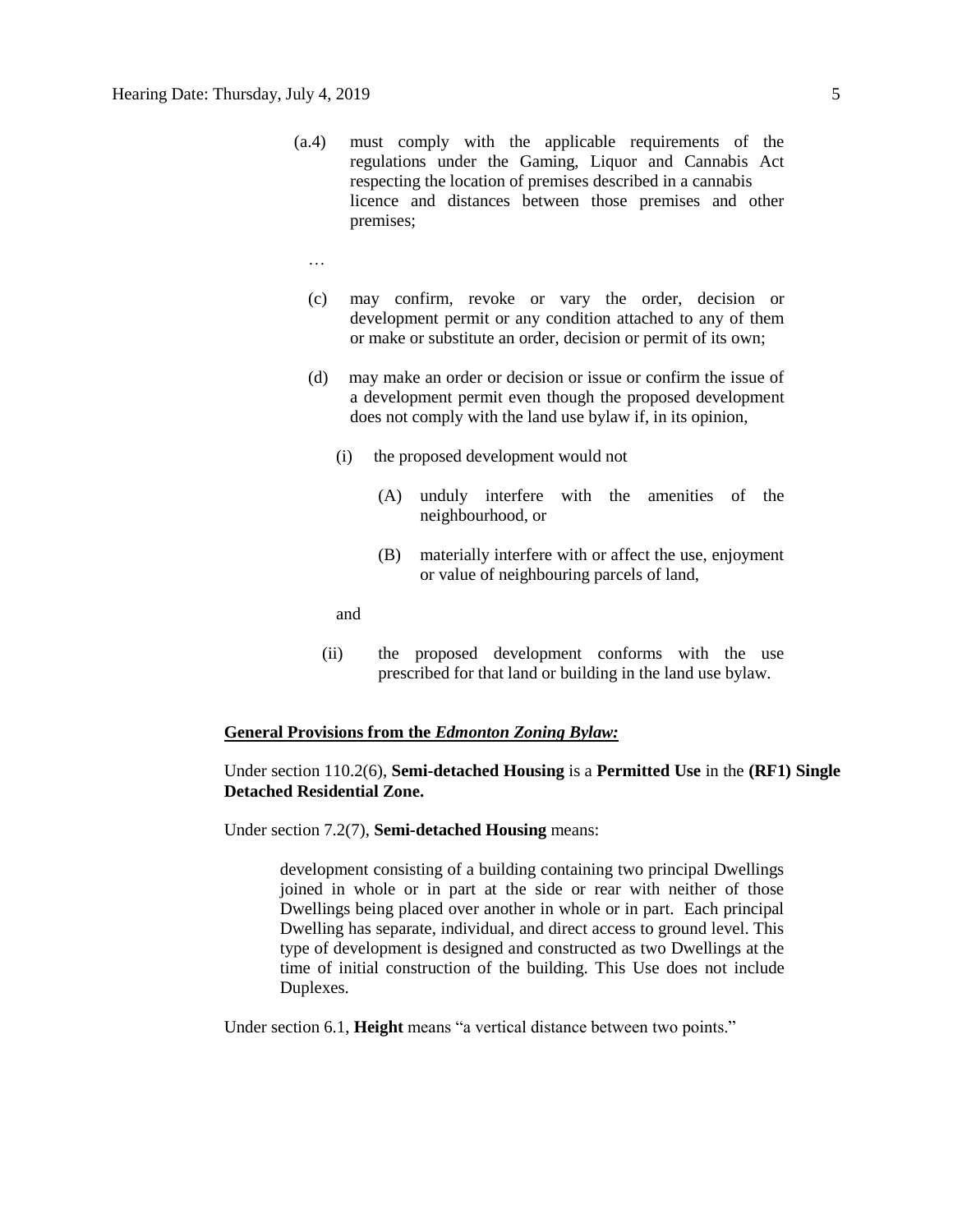Section 110.1 states that the **General Purpose** of **(RF1) Single Detached Residential Zone** is:

to provide for Single Detached Housing while allowing other forms of small scale housing in the form of Secondary Suites, Garden Suites, Semi-detached Housing and Duplex Housing.

Section 814.1 states that the **General Purpose** of the **Mature Neighbourhood Overlay** is:

to regulate residential development in Edmonton's mature residential neighbourhoods, while responding to the context of surrounding development, maintaining the pedestrian-oriented design of the streetscape, and to provide an opportunity for consultation by gathering input from affected parties on the impact of a proposed variance to the Overlay regulations.

#### *Mature Neighbourhood Overlay - Height*

Section 814.3(5) states "The maximum Height shall not exceed 8.9 m."

#### **Development Officer's Determination**

**Height (to the midpoint of the roof) - The maximum height is 9.0m instead of 8.9m (Section 814.3.5).** [unedited]

### *Height and Grade*

Section 52.2(c) states:

In determining whether a development conforms to the maximum Height permissible in any Zone, the following regulations shall apply:

…

c. Where the maximum Height as determined by Section 52.1 is measured to the midpoint, the ridge line of the roof shall not extend more than [1.5](javascript:void(0);) m above the maximum permitted building Height of the Zone or overlay, or in the case of a Garden Suite the maximum permitted building Height in accordance with [Section 87](http://webdocs.edmonton.ca/InfraPlan/zoningbylaw/ZoningBylaw/Part1/Special_Land/87_Garage_and_Garden_Suites.htm) of this Bylaw.

#### **Development Officer's Determination**

**Height (to the peak of the roof) - The maximum height is 10.5m instead of 10.4m (Section 52.2.c).** [unedited]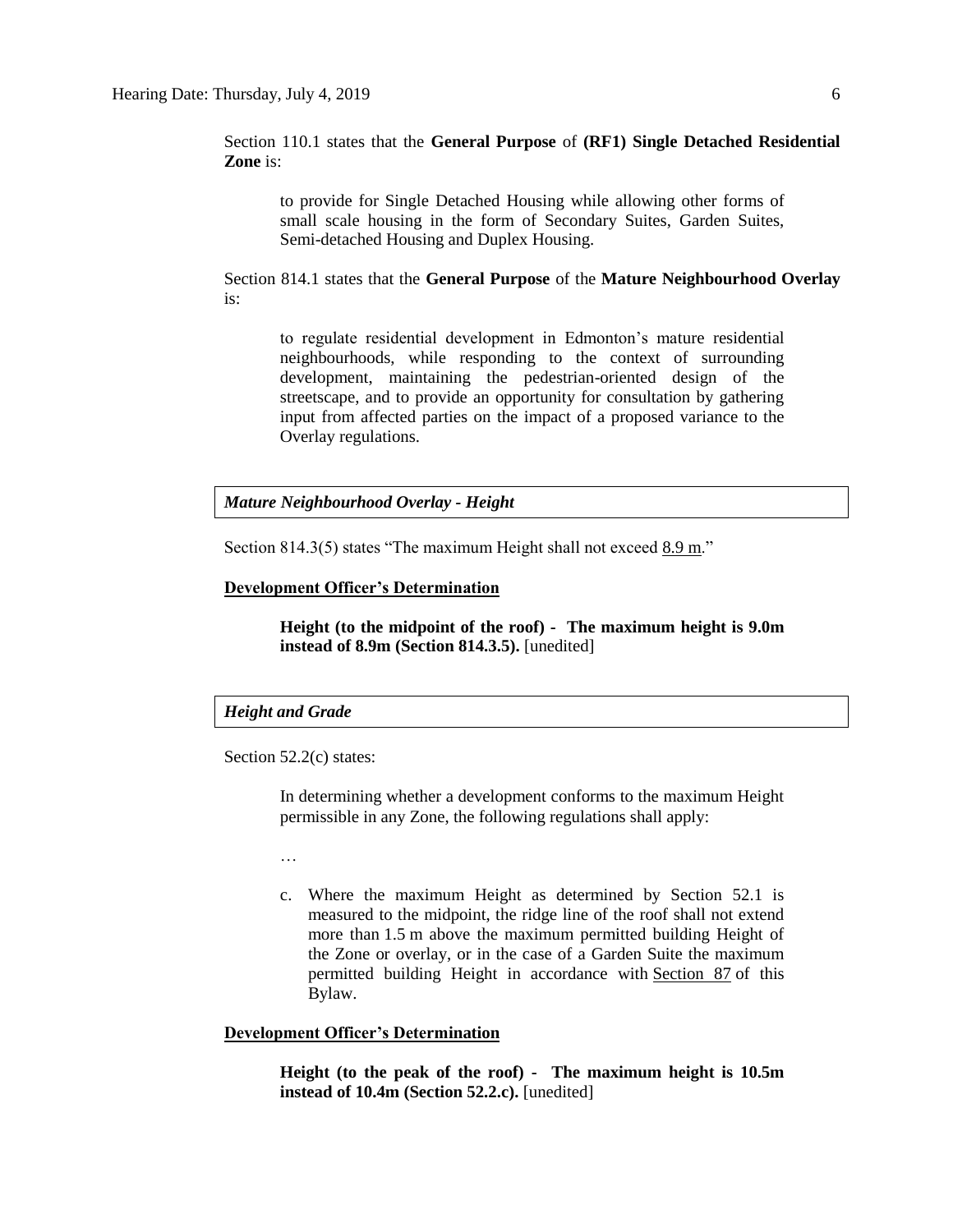#### *Community Consultation*

Section 814.5(1) states the following with respect to Proposed Variances:

When the Development Officer receives a Development Permit Application for a new principal building, or a new Garden Suite that does not comply with any regulation contained within this Overlay, or receives a Development Permit for alterations to an existing structure that require a variance to Section 814.3(1), 814.3(3), 814.3(5) and 814.3(9) of this Overlay:

- a. the Development Officer shall send notice, to the recipient parties specified in Table 814.5(2), to outline any requested variances to the Overlay and solicit comments directly related to the proposed variance;
- b. the Development Officer shall not render a decision on the Development Permit application until 21 days after notice has been sent, unless the Development Officer receives feedback from the specified affected parties in accordance with Table 814.5(2); and
- c. the Development Officer shall consider any comments directly related to the proposed variance when determining whether to approve the Development Permit Application in accordance with Sections 11.3 and 11.4.

| Tier#  | <b>Recipient Parties</b>                                                                                                                                                                                       | <b>Affected Parties</b>                             | <b>Regulation of this Overlay</b> |
|--------|----------------------------------------------------------------------------------------------------------------------------------------------------------------------------------------------------------------|-----------------------------------------------------|-----------------------------------|
|        |                                                                                                                                                                                                                |                                                     | to be Varied                      |
| Tier 1 | The municipal address<br>and assessed owners of of the land wholly or<br>the land wholly or<br>partially located within a $\vert$ within a distance of<br>distance of $60.0$ metres $\vert 60.0$ metres of the | The assessed owners<br>partially<br>located         | $814.3(5)$ - Height               |
|        | of the Site of the Site of the proposed<br>proposed development<br>and the President of President of each<br>each<br>League                                                                                    | development and the<br>Community   Community League |                                   |

Section 814.5(2) states: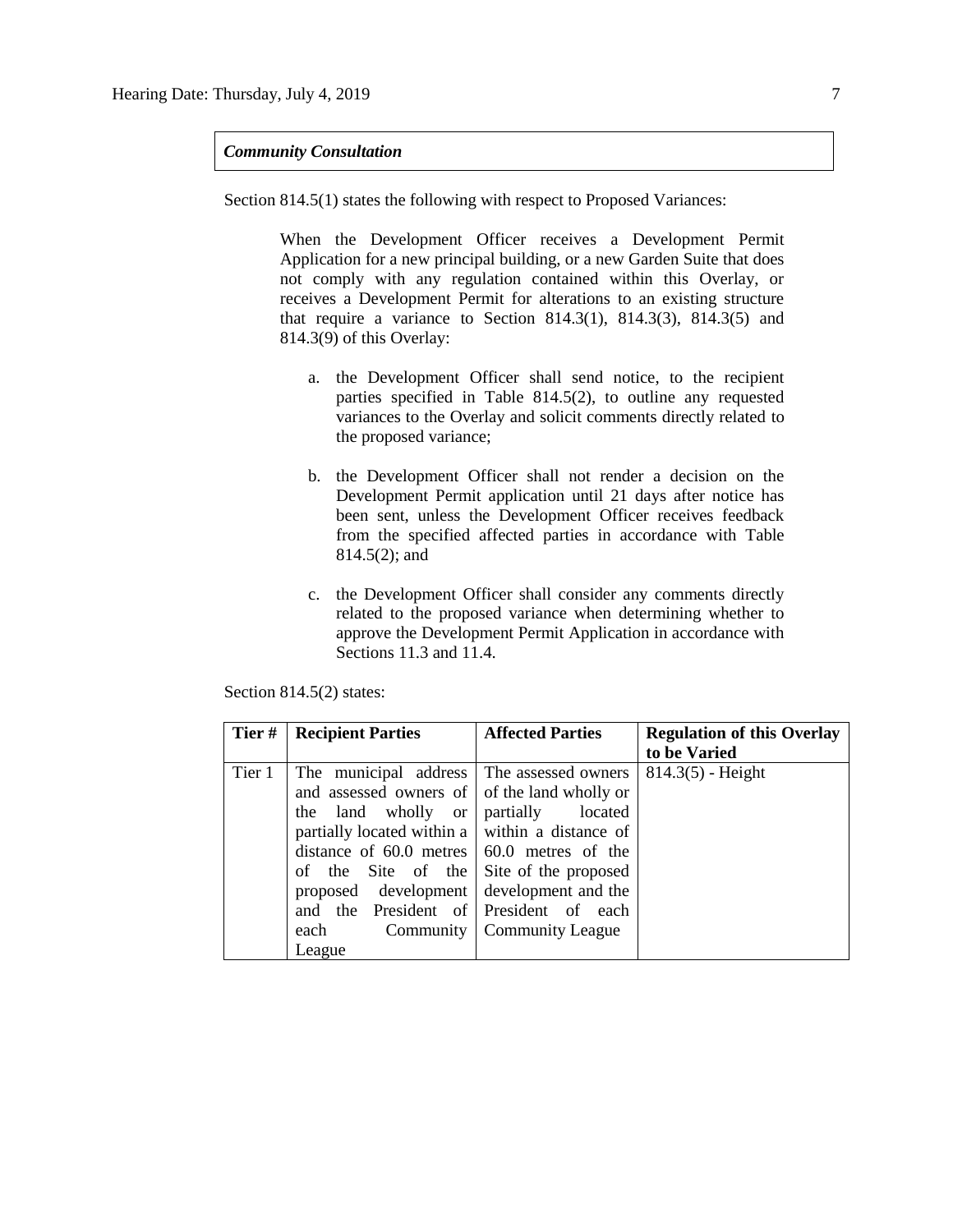| <b>Previous Subdivision and Development Appeal Board Decision</b> |                            |                                 |  |  |  |  |
|-------------------------------------------------------------------|----------------------------|---------------------------------|--|--|--|--|
|                                                                   |                            |                                 |  |  |  |  |
| <b>Application Number</b>                                         | Description                | Decision                        |  |  |  |  |
| SDAB-D-18-094                                                     | To construct a Semi-       | July 17, 2018; The appeal is    |  |  |  |  |
|                                                                   | Detached House with        | <b>ALLOWED</b> and the decision |  |  |  |  |
|                                                                   | Unenclosed Front Porch,    | of the Development Authority    |  |  |  |  |
|                                                                   | fireplace, rear uncovered  | is <b>REVOKED</b> .<br>The      |  |  |  |  |
|                                                                   | deck, Basement             | development is GRANTED          |  |  |  |  |
|                                                                   | development (NOT to be     | as applied for to<br>the        |  |  |  |  |
|                                                                   | used as an additional      | Development Authority,          |  |  |  |  |
|                                                                   | Dwelling), and to demolish | subject to <b>CONDITIONS</b> .  |  |  |  |  |
|                                                                   | the existing Single        |                                 |  |  |  |  |
|                                                                   | Detached House and         |                                 |  |  |  |  |
|                                                                   | Accessory building (rear   |                                 |  |  |  |  |
|                                                                   | detached Garage).          |                                 |  |  |  |  |

# Notice to Applicant/Appellant

Provincial legislation requires that the Subdivision and Development Appeal Board issue its official decision in writing within fifteen days of the conclusion of the hearing.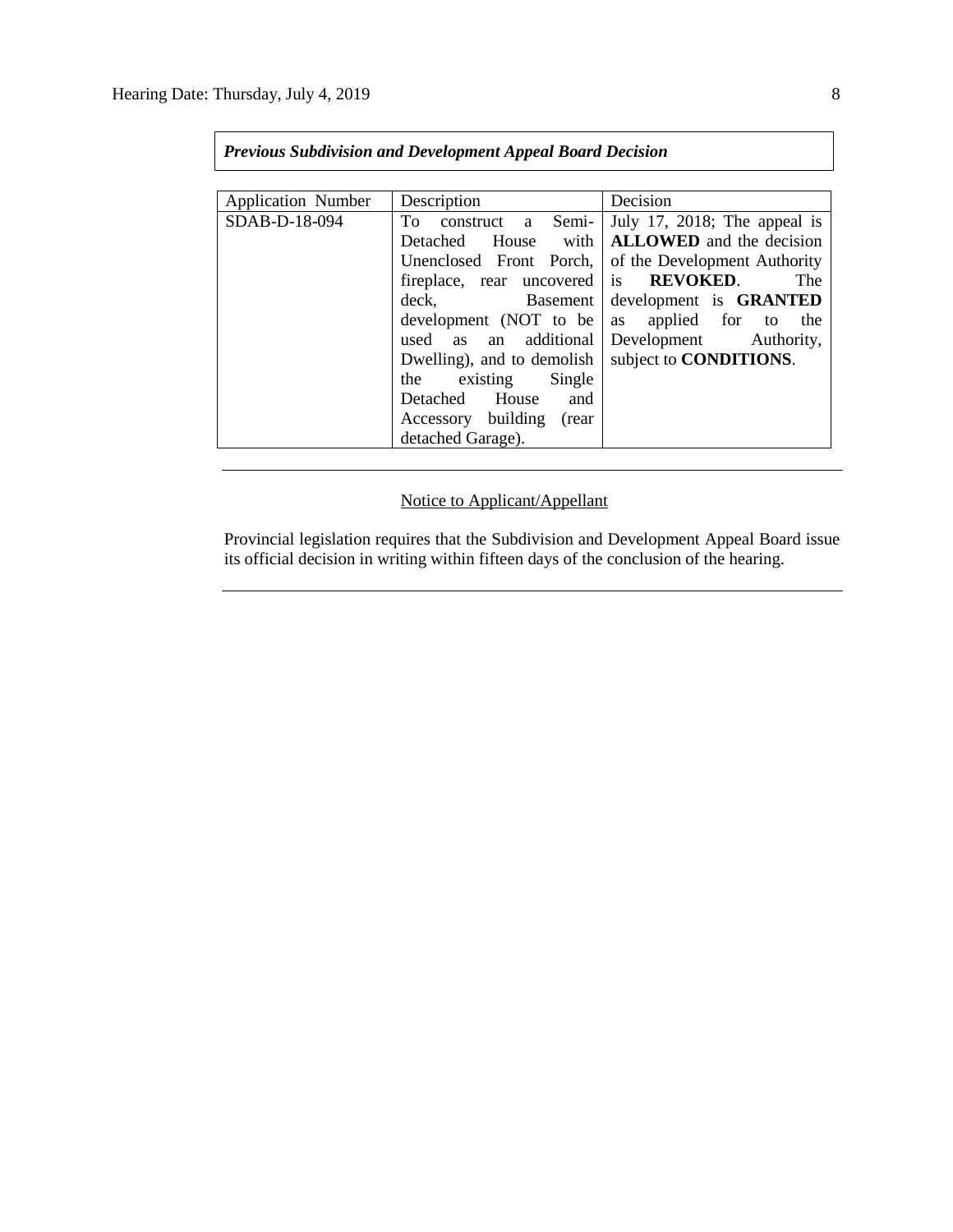| <b>monton</b>                                                                                                                     |                         |                        |                                 | Project Number: 279658672-022<br><b>Application Date:</b><br>MAR 05, 2019<br>May 13, 2019 at 10:16 AM<br>Printed:             |  |  |  |
|-----------------------------------------------------------------------------------------------------------------------------------|-------------------------|------------------------|---------------------------------|-------------------------------------------------------------------------------------------------------------------------------|--|--|--|
|                                                                                                                                   | Page:                   |                        |                                 |                                                                                                                               |  |  |  |
|                                                                                                                                   |                         | <b>Addition Permit</b> |                                 |                                                                                                                               |  |  |  |
| This document is a Development Permit Decision for the development application described below.                                   |                         |                        |                                 |                                                                                                                               |  |  |  |
| Applicant                                                                                                                         |                         |                        |                                 | Property Address(es) and Legal Description(s)                                                                                 |  |  |  |
|                                                                                                                                   |                         |                        | 10973 - 132 STREET NW           |                                                                                                                               |  |  |  |
|                                                                                                                                   | Plan RN60 Blk 21 Lot 17 |                        |                                 |                                                                                                                               |  |  |  |
|                                                                                                                                   |                         |                        | Location(s) of Work             |                                                                                                                               |  |  |  |
|                                                                                                                                   |                         |                        | Entryway: 10973 - 132 STREET NW |                                                                                                                               |  |  |  |
|                                                                                                                                   |                         |                        | Entryway: 10975 - 132 STREET NW |                                                                                                                               |  |  |  |
|                                                                                                                                   |                         |                        | Building: 10973 - 132 STREET NW |                                                                                                                               |  |  |  |
| <b>Scope of Application</b>                                                                                                       |                         |                        |                                 |                                                                                                                               |  |  |  |
| To construct exterior alterations to a Semi-Detached House (increased in building height).                                        |                         |                        |                                 |                                                                                                                               |  |  |  |
| <b>Permit Details</b>                                                                                                             |                         |                        |                                 |                                                                                                                               |  |  |  |
| <b>Class Of Permit:</b>                                                                                                           |                         |                        | Site Area (sq. m.): 650.33      |                                                                                                                               |  |  |  |
| Stat. Plan Overlay/Annex Area: Mature Neighbourhood<br>Overlay                                                                    |                         |                        |                                 |                                                                                                                               |  |  |  |
| I/We certify that the above noted details are correct.                                                                            |                         |                        |                                 |                                                                                                                               |  |  |  |
| Applicant signature:                                                                                                              |                         |                        |                                 |                                                                                                                               |  |  |  |
| <b>Development Application Decision</b><br>Refused<br>Issue Date: May 13, 2019 Development Authority: YEUNG, KENNETH              |                         |                        |                                 |                                                                                                                               |  |  |  |
| <b>Reason for Refusal</b><br>Height (to the midpoint of the roof) - The maximum height is 9.0m instead of 8.9m (Section 814.3.5). |                         |                        |                                 |                                                                                                                               |  |  |  |
| Height (to the peak of the roof) - The maximum height is $10.5m$ instead of $10.4m$ (Section $52.2c$ ).                           |                         |                        |                                 |                                                                                                                               |  |  |  |
| <b>Rights of Appeal</b>                                                                                                           |                         |                        |                                 |                                                                                                                               |  |  |  |
| through 689 of the Municipal Government Act.                                                                                      |                         |                        |                                 | The Applicant has the right of appeal within 21 days after the date on which the decision is made, as outlined in Section 683 |  |  |  |
| <b>Building Permit Decision</b>                                                                                                   |                         |                        |                                 |                                                                                                                               |  |  |  |
| Refused                                                                                                                           |                         |                        |                                 |                                                                                                                               |  |  |  |
| Fees                                                                                                                              |                         |                        |                                 |                                                                                                                               |  |  |  |
|                                                                                                                                   | <b>Fee Amount</b>       | <b>Amount Paid</b>     | Receipt#                        | <b>Date Paid</b>                                                                                                              |  |  |  |
| <b>Building Permit Fee (Construction</b><br>Value)                                                                                | \$110.00                | \$110.00               | 05690902                        | Mar 05, 2019                                                                                                                  |  |  |  |
| Safety Codes Fee                                                                                                                  | \$4.50                  | \$4.50                 | 05690902                        | Mar 05, 2019                                                                                                                  |  |  |  |
| Development Application Fee                                                                                                       | \$425.00                | \$425.00               | 05690902                        | Mar 05, 2019                                                                                                                  |  |  |  |
| <b>Total GST Amount:</b><br><b>Totals for Permit:</b>                                                                             | \$0.00                  |                        |                                 |                                                                                                                               |  |  |  |
|                                                                                                                                   | \$539.50                | \$539.50               |                                 |                                                                                                                               |  |  |  |
|                                                                                                                                   |                         |                        |                                 |                                                                                                                               |  |  |  |
|                                                                                                                                   |                         | THIS IS NOT A PERMIT   |                                 |                                                                                                                               |  |  |  |
|                                                                                                                                   |                         |                        |                                 |                                                                                                                               |  |  |  |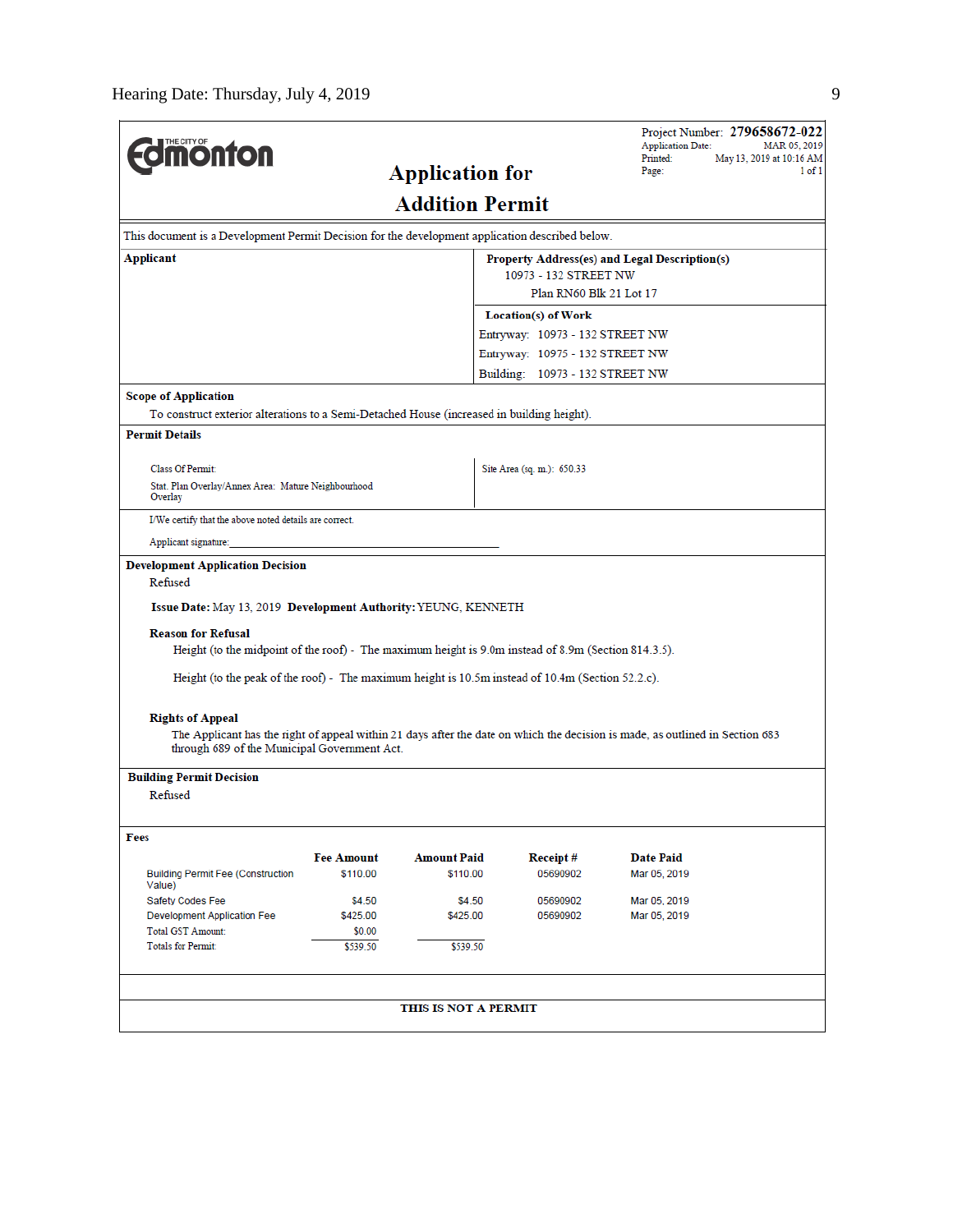

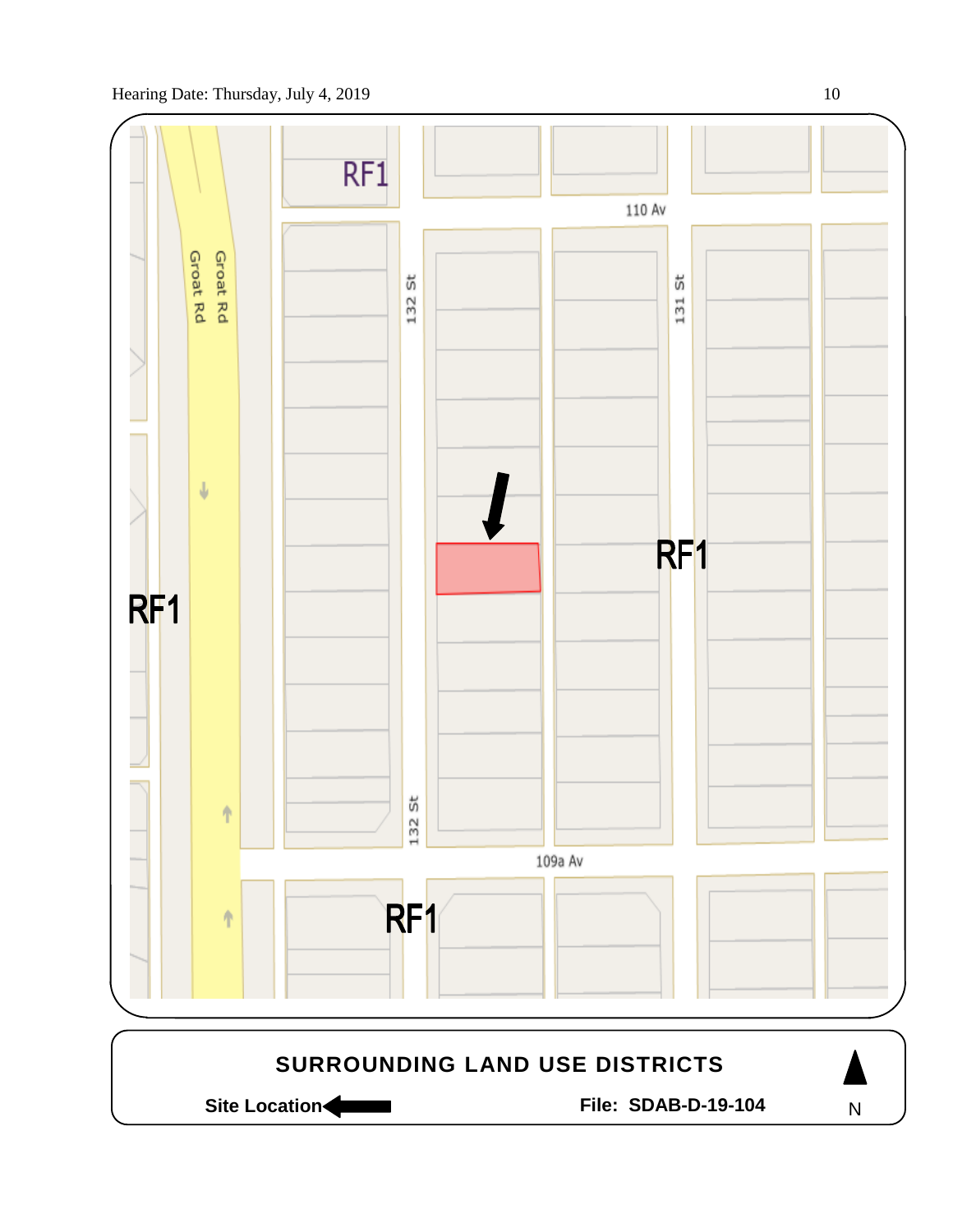### **ITEM II:** 10:30 A.M. **FILE:** SDAB-D-19-105

## AN APPEAL FROM THE DECISION OF THE DEVELOPMENT OFFICER BY AN ADJACENT PROPERTY OWNER

| <b>Grounds for Appeal</b>                            |                                                                                                                                             |
|------------------------------------------------------|---------------------------------------------------------------------------------------------------------------------------------------------|
| <b>STATUTORY PLAN:</b>                               | N/A                                                                                                                                         |
| <b>OVERLAY:</b>                                      | Mature Neighbourhood Overlay                                                                                                                |
| ZONE:                                                | (RF1) Single Detached Residential Zone                                                                                                      |
| <b>LEGAL DESCRIPTION:</b>                            | Plan 1210NY Blk 23 Lot 20                                                                                                                   |
| <b>MUNICIPAL DESCRIPTION</b><br>OF SUBJECT PROPERTY: | 11712 - 42 Avenue NW                                                                                                                        |
| <b>RESPONDENT:</b>                                   |                                                                                                                                             |
| <b>NOTIFICATION PERIOD:</b>                          | May 30, 2019 through June 20, 2019                                                                                                          |
| <b>DATE OF APPEAL:</b>                               | June 7, 2019                                                                                                                                |
| <b>DECISION DATE:</b>                                | May 24, 2019                                                                                                                                |
| <b>DECISION OF THE</b><br>DEVELOPMENT AUTHORITY:     | Approved with conditions                                                                                                                    |
| <b>APPLICATION TO:</b>                               | Operate a Major Home Based Business<br>(Office and Food Preparation Area for a<br>Food Preparation Business - SABZ)<br>expires May 24, 2024 |
| <b>APPLICATION NO.:</b>                              | 311485274-001                                                                                                                               |
| <b>APPELLANT:</b>                                    |                                                                                                                                             |

The Appellant provided the following reasons for appealing the decision of the

Development Authority:

Location of the home wherein the development permit was approved does not include businesses such as described (food preparation for commercial catering purposes). The business will increase nonresidential traffic in the cul-de-sac that will affect parking within the culde-sac and could result in parking violations, property theft and crime.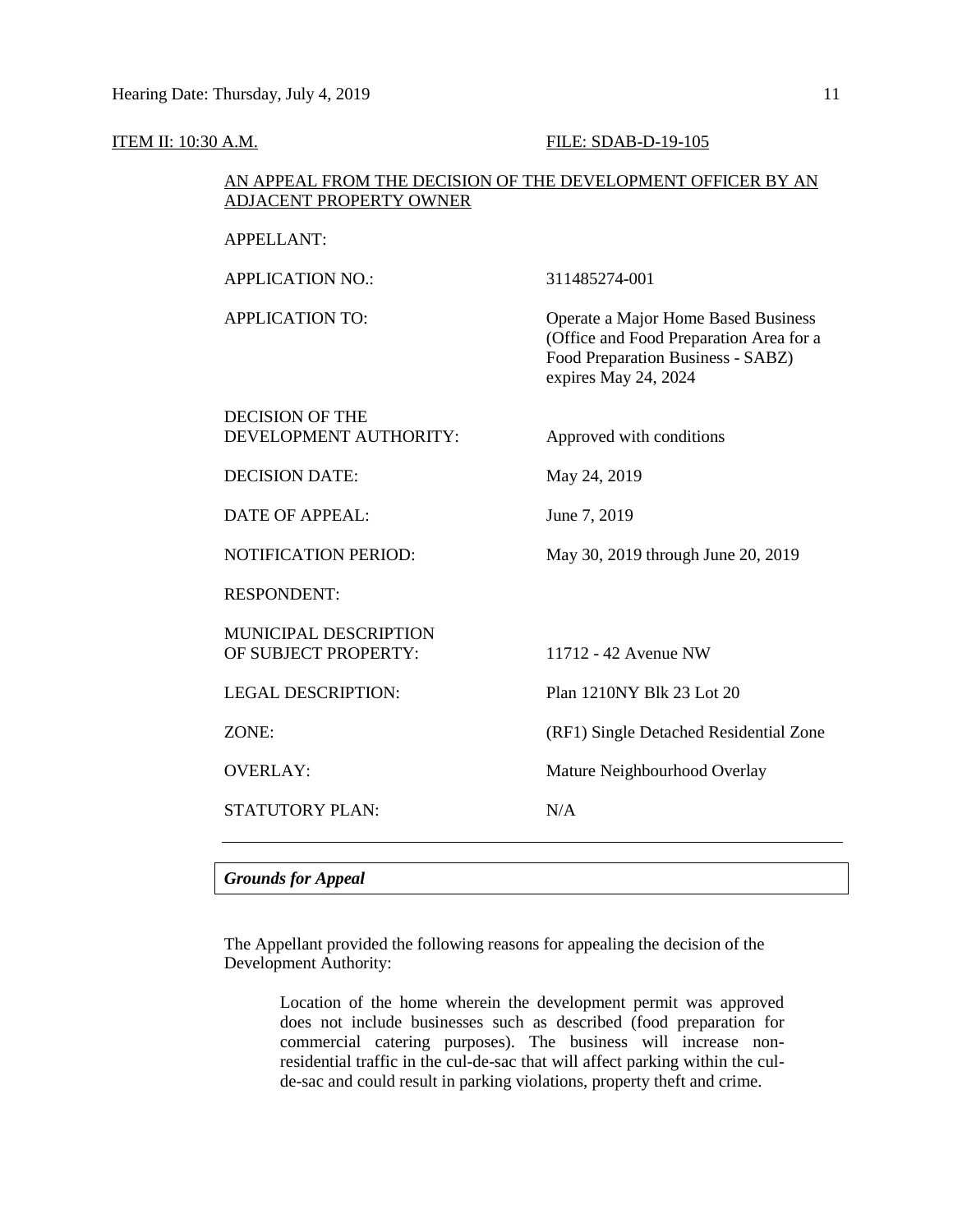The food preparation in the basement of the home will present a fire risk that could impact homes in the neighborhood. The type of business will attract a variety of pests including mice and other rodents which would result in other residents in the area having to control infestation. Approval of the business in the relatively small home will set a precedent in setting up other businesses of a similar nature resulting in downward trend in market prices of homes in the area. The establishment of a food preparation activity in the home will certainly have an effect on the care of the small children involved in the child day care operation the owners have. Can the owners provide the necessary care of the children when at the same time their devotion is to the food preparation business? There is a concern of air pollution and possible unpleasant odor resulting from the food preparation.

#### *General Matters*

### **Appeal Information:**

The *Municipal Government Act*, RSA 2000, c M-26 states the following:

#### **Grounds for Appeal**

**685(1)** If a development authority

- (a) fails or refuses to issue a development permit to a person,
- (b) issues a development permit subject to conditions, or
- (c) issues an order under section 645,

the person applying for the permit or affected by the order under section 645 may appeal to the subdivision and development appeal board.

**(2)** In addition to an applicant under subsection (1), any person affected by an order, decision or development permit made or issued by a development authority may appeal to the subdivision and development appeal board.

#### **Appeals**

**686(1)** A development appeal to a subdivision and development appeal board is commenced by filing a notice of the appeal, containing reasons, with the board,

- (a) in the case of an appeal made by a person referred to in section 685(1)
	- (i) with respect to an application for a development permit,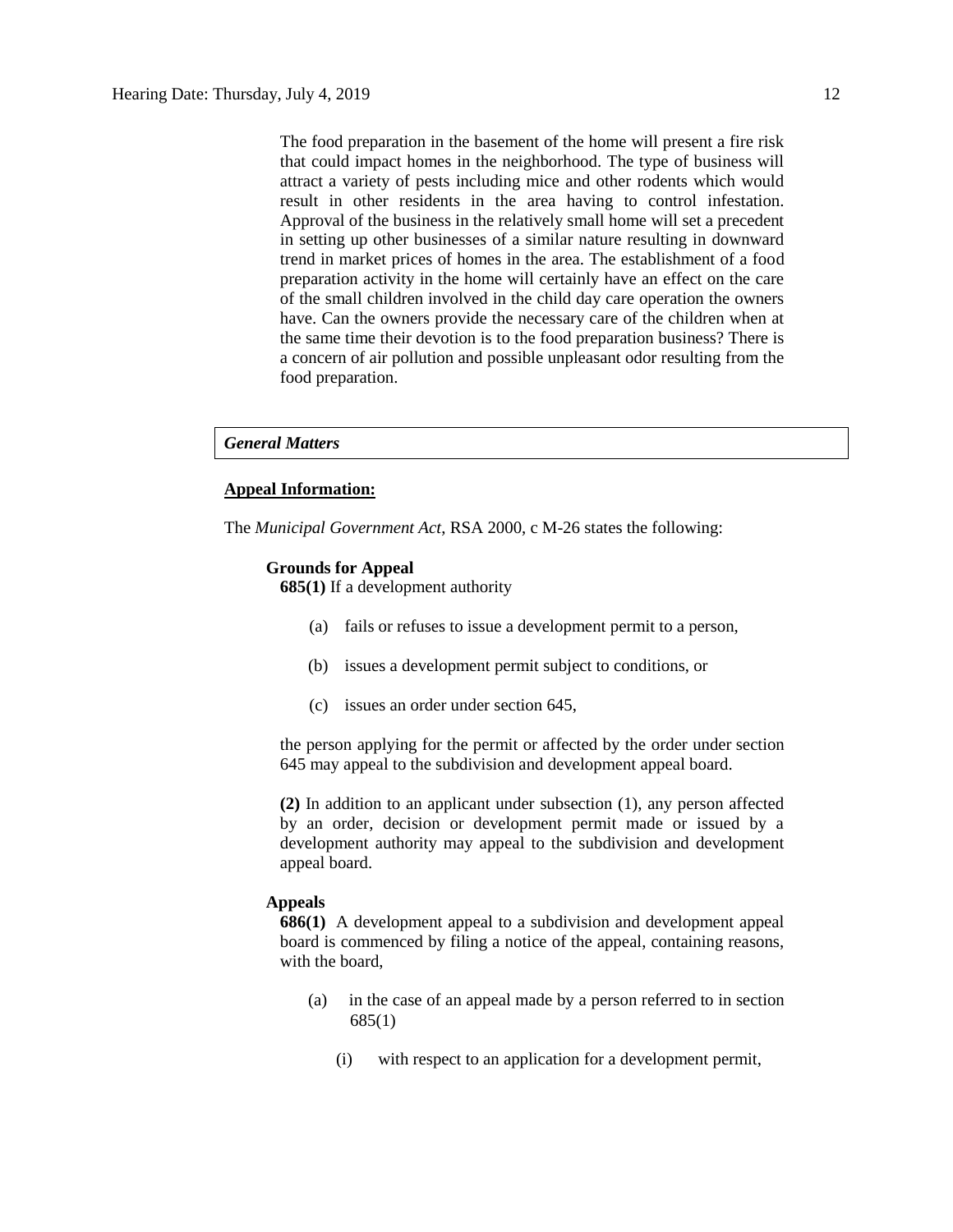- (A) within 21 days after the date on which the written decision is given under section 642, or
- (B) if no decision is made with respect to the application within the 40-day period, or within any extension of that period under section 684, within 21 days after the date the period or extension expires,
- or
- (ii) with respect to an order under section 645, within 21 days after the date on which the order is made, or
- (b) in the case of an appeal made by a person referred to in section 685(2), within 21 days after the date on which the notice of the issuance of the permit was given in accordance with the land use bylaw.

### **Hearing and Decision**

**687(3)** In determining an appeal, the subdivision and development appeal board

…

- (a.1) must comply with the land use policies;
- (a.2) subject to section 638, must comply with any applicable statutory plans;
- (a.3) subject to clauses (a.4) and (d), must comply with any land use bylaw in effect;
- (a.4) must comply with the applicable requirements of the regulations under the Gaming, Liquor and Cannabis Act respecting the location of premises described in a cannabis licence and distances between those premises and other premises;
	- …
	- (c) may confirm, revoke or vary the order, decision or development permit or any condition attached to any of them or make or substitute an order, decision or permit of its own;
	- (d) may make an order or decision or issue or confirm the issue of a development permit even though the proposed development does not comply with the land use bylaw if, in its opinion,
		- (i) the proposed development would not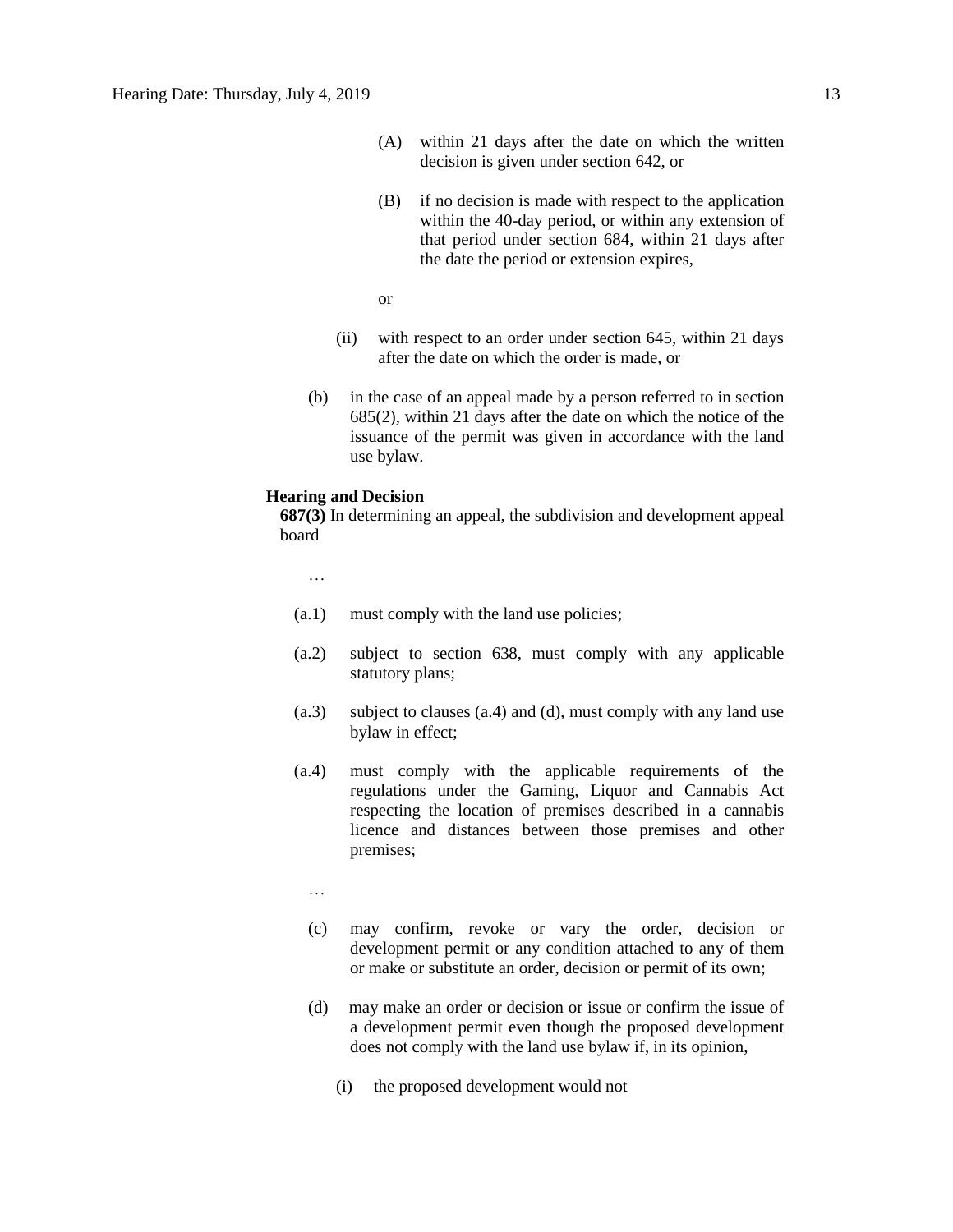- (A) unduly interfere with the amenities of the neighbourhood, or
- (B) materially interfere with or affect the use, enjoyment or value of neighbouring parcels of land,

and

(ii) the proposed development conforms with the use prescribed for that land or building in the land use bylaw.

#### **General Provisions from the** *Edmonton Zoning Bylaw:*

Under section 110.3(4), a **Major Home Based Business** is a **Discretionary Use** in the **(RF1) Single Detached Residential Zone**.

Under Section 7.3(7), **Major Home Based Business** means:

a development consisting of the Use of an approved Dwelling or Accessory building by a resident of that Dwelling for one or more businesses that may generate more than one business associated visit per day. The business Use must be secondary to the Residential Use of the building and shall not change the residential character of the Dwelling or Accessory building. The Dwelling may be used as a workplace by a nonresident. This Use includes Bed and Breakfast Operations but does not include General Retail Sales, Cannabis Retail Sales or Cannabis Production and Distribution.

Section 110.1 states that the **General Purpose** of **(RF1) Single Detached Residential Zone** is:

to provide for Single Detached Housing while allowing other forms of small scale housing in the form of Secondary Suites, Garden Suites, Semi-detached Housing and Duplex Housing.

Section 814.1 states that the **General Purpose** of the **Mature Neighbourhood Overlay** is:

to regulate residential development in Edmonton's mature residential neighbourhoods, while responding to the context of surrounding development, maintaining the pedestrian-oriented design of the streetscape, and to provide an opportunity for consultation by gathering input from affected parties on the impact of a proposed variance to the Overlay regulations.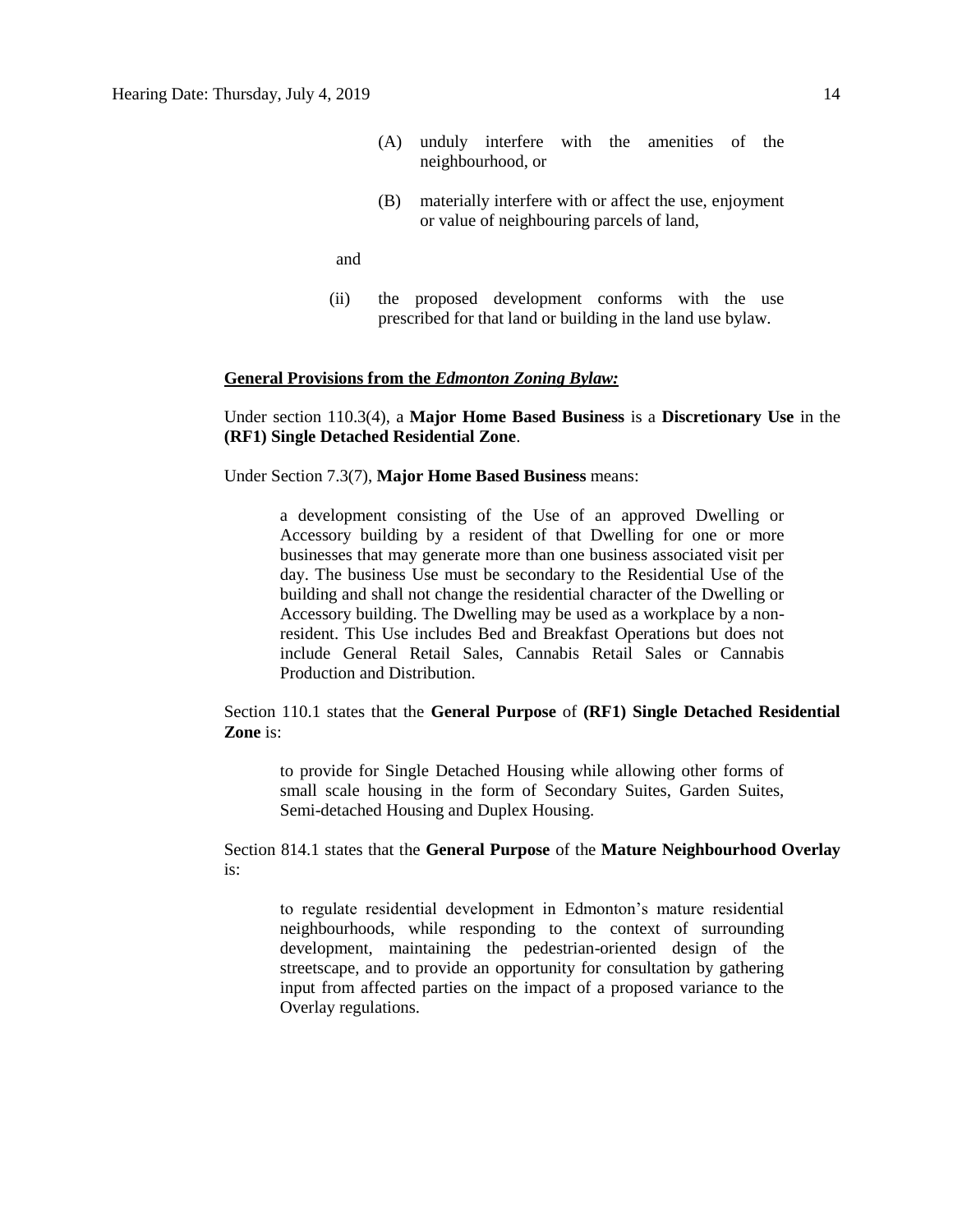#### *Discretionary Use*

#### **Development Officer's Determination**

**You are receiving this notice because a Discretionary Use Development Permit has been issued, pursuant to Section 12.4 and 20.3 of the Edmonton Zoning Bylaw.** 

**Note: The proposed development complies with the Bylaw, and there are no variances to the development regulations.** [unedited]

### *Section 75 – Major Home Based Business Regulations*

A [Major Home Based Business](javascript:void(0);) shall comply with the following regulations:

- 1. there shall be no exterior display or advertisement other than an identification plaque or Sign a maximum of 20 [cm](javascript:void(0);) x [30.5](javascript:void(0);) cm in size located on the Dwelling;
- 2. there shall be no mechanical or electrical equipment used that creates external noise, or visible and audible interference with home electronics equipment in adjacent Dwellings;
- 3. the Major Home Based Business shall not generate pedestrian or vehicular traffic, or parking, in excess of that which is characteristic of the Zone in which it is located;
- 4. the number of non-resident employees or business partners working onsite shall not exceed two at any one time;
- 5. there shall be no outdoor business activity, or outdoor storage of material or equipment associated with the business. Indoor storage related to the business activity shall be allowed in either the Dwelling or Accessory buildings;
- 6. the Major Home Based Business shall not change the principal character or external appearance of the [Dwelling](javascript:void(0);) or [Accessory](javascript:void(0);) buildings;
- 7. a Bed and Breakfast Operation, operating as a Major Home Based Business shall have a maximum of two Sleeping Units. Cooking facilities shall not be located within the Sleeping Units. In addition to any other parking requirements of this Bylaw, one additional parking space shall be provided for each Sleeping Unit;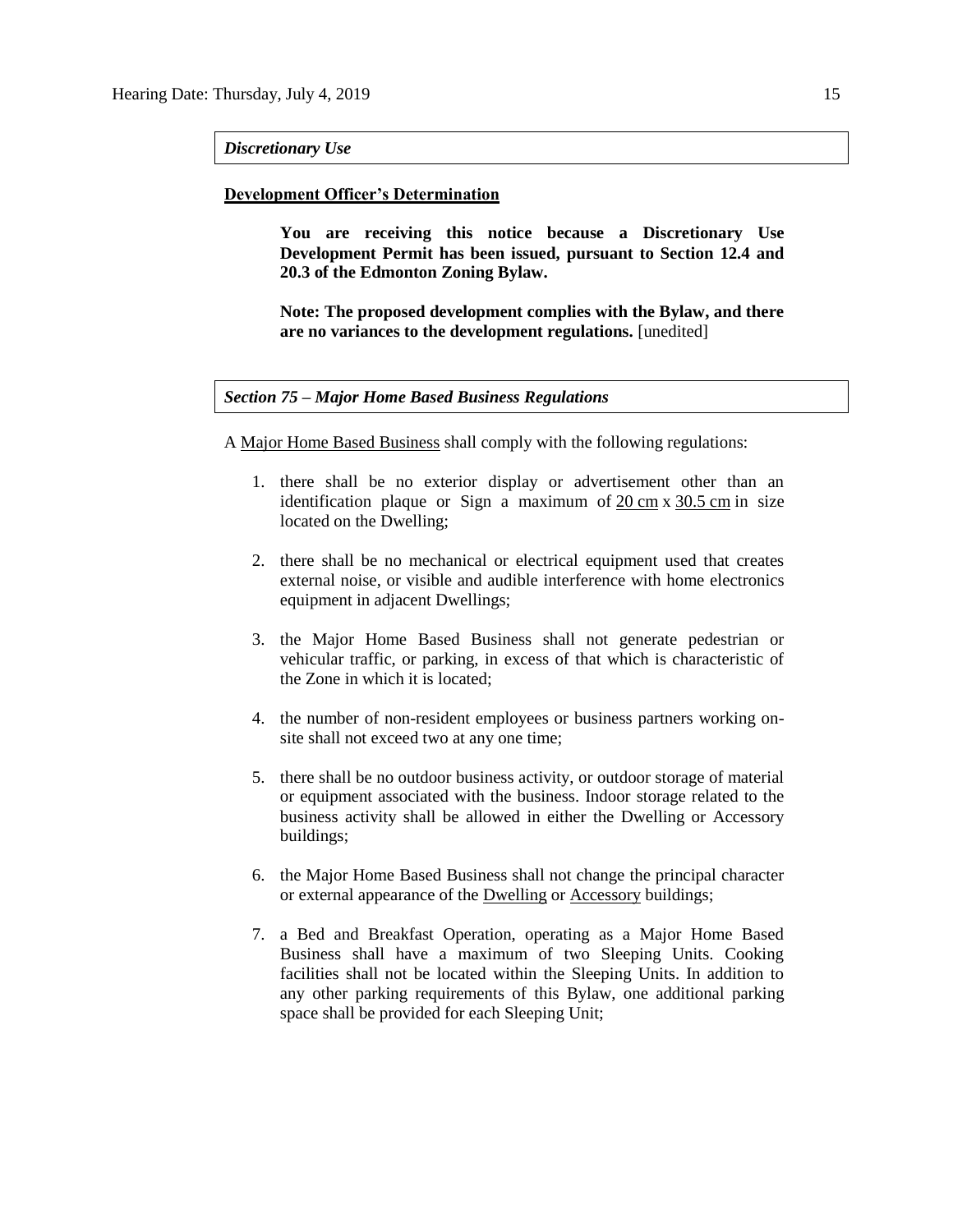- 8. in addition to the information requirements of [subsection 13.1](https://webdocs.edmonton.ca/InfraPlan/zoningbylaw/ZoningBylaw/Part1/Administrative/13__Development_Permit_Application.htm) of this Bylaw, each application for a Development Permit for the Use Major Home Based Business shall include a description of the business to be undertaken at the premises, an indication of the number of business visits per week, provision for parking, and where any materials or equipment associated with the business use are to be stored; and
- 9. the [Major Home Based Business](javascript:void(0);) shall not be allowed if, in the opinion of the Development Officer, such Use would be more appropriately located in a Commercial or Industrial Zone having regard for the overall compatibility of the Use with the residential character of the area.
- 10. a Major Home Based Business shall not be allowed within the same principal Dwelling containing a Secondary Suite or within the same Site containing a Garden Suite and an associated principal Dwelling, unless the Home Based Business is a Bed and Breakfast Operation and the Secondary Suite or the Garden Suite is an integral part of the Bed and Breakfast Operation.

# Notice to Applicant/Appellant

Provincial legislation requires that the Subdivision and Development Appeal Board issue its official decision in writing within fifteen days of the conclusion of the hearing.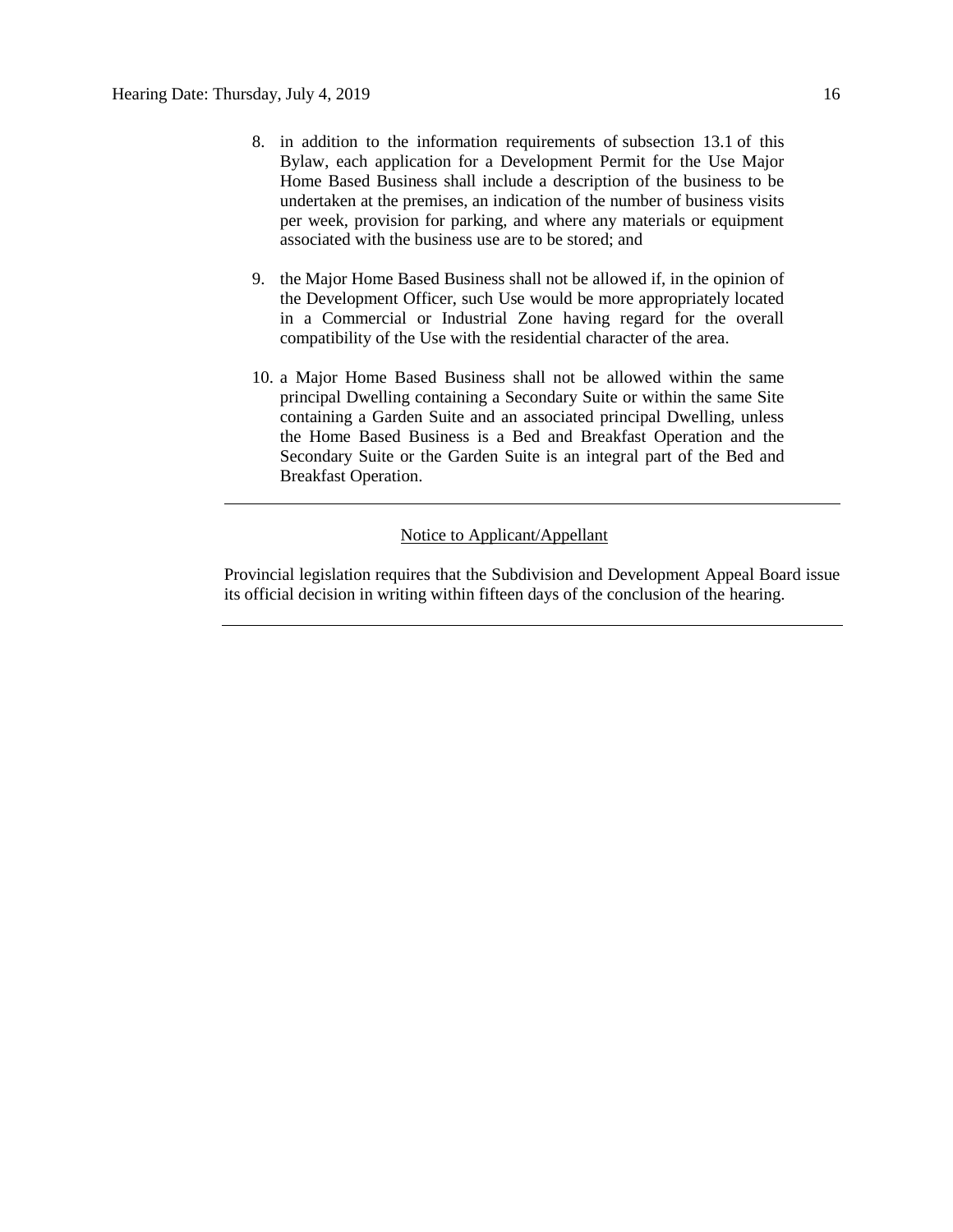$\overline{a}$ 

| <b>Jmonton</b>                                                                                | Project Number: 311485274-001<br><b>Application Date:</b><br>APR 18, 2019<br>Printed:<br>June 10, 2019 at 8:07 AM<br>1 of 3<br>Page:                                               |
|-----------------------------------------------------------------------------------------------|------------------------------------------------------------------------------------------------------------------------------------------------------------------------------------|
|                                                                                               | <b>Home Occupation</b>                                                                                                                                                             |
| the limitations and conditions of this permit, of the Edmonton Zoning Bylaw 12800 as amended. | This document is a record of a Development Permit application, and a record of the decision for the undertaking described below, subject to                                        |
| Applicant                                                                                     | Property Address(es) and Legal Description(s)<br>11712 - 42 AVENUE NW                                                                                                              |
|                                                                                               | Plan 1210NY Blk 23 Lot 20                                                                                                                                                          |
|                                                                                               | <b>Specific Address(es)</b>                                                                                                                                                        |
|                                                                                               | Entryway: 11712 - 42 AVENUE NW                                                                                                                                                     |
|                                                                                               | Building: 11712 - 42 AVENUE NW                                                                                                                                                     |
| <b>Scope of Permit</b>                                                                        |                                                                                                                                                                                    |
| 24, 2024.                                                                                     | To operate a Major Home Based Business (Office and Food Preparation Area for a Food Preparation Business - SABZ). Expires May                                                      |
| <b>Permit Details</b>                                                                         |                                                                                                                                                                                    |
| # of businesss related visits/day: 2                                                          | # of vehicles at one time: 1                                                                                                                                                       |
| Administration Office Only?: N                                                                | Business has Trailers or Equipment?: N                                                                                                                                             |
| Class of Permit: Class B                                                                      | Description of Business: Administration office and food<br>preparation. All food preparation will be done in a<br>Commercial Food Preparation Area in basement (AHS<br>inspected). |
| Do you live at the property?: Y<br>Outdoor storage on site?: N                                | Expiry Date: 2024-05-24 00:00:00                                                                                                                                                   |
| I/We certify that the above noted details are correct.                                        |                                                                                                                                                                                    |
| Applicant signature:                                                                          |                                                                                                                                                                                    |
| <b>Development Permit Decision</b><br>Approved                                                |                                                                                                                                                                                    |
| Issue Date: May 24, 2019 Development Authority: FOLKMAN, JEREMY                               |                                                                                                                                                                                    |
|                                                                                               |                                                                                                                                                                                    |
|                                                                                               |                                                                                                                                                                                    |
|                                                                                               |                                                                                                                                                                                    |
|                                                                                               |                                                                                                                                                                                    |
|                                                                                               |                                                                                                                                                                                    |
|                                                                                               |                                                                                                                                                                                    |
|                                                                                               |                                                                                                                                                                                    |
|                                                                                               |                                                                                                                                                                                    |
|                                                                                               |                                                                                                                                                                                    |
|                                                                                               |                                                                                                                                                                                    |
|                                                                                               |                                                                                                                                                                                    |
|                                                                                               |                                                                                                                                                                                    |
|                                                                                               |                                                                                                                                                                                    |
|                                                                                               |                                                                                                                                                                                    |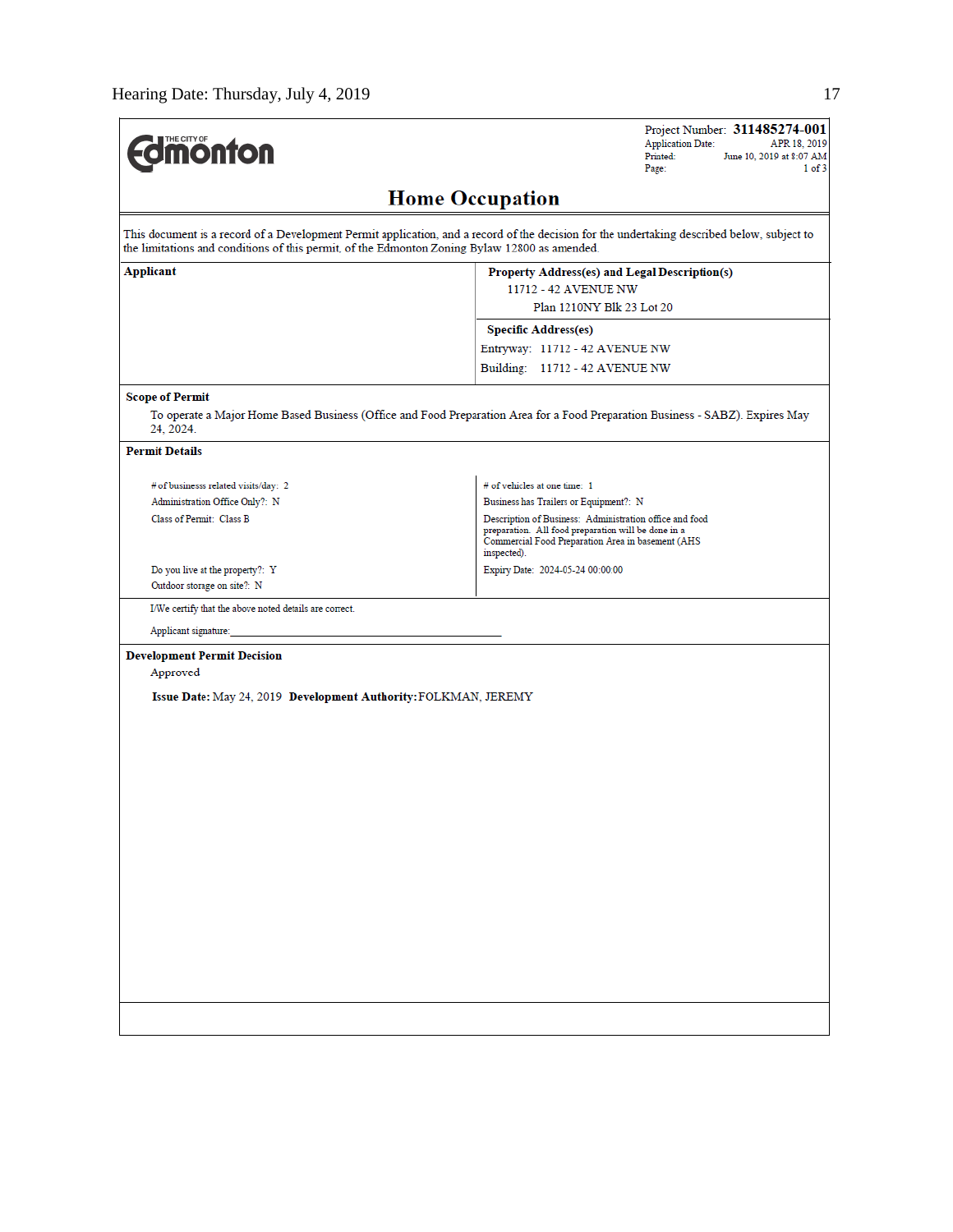| <b><i><u><b>MONTON</b></u></i></b>                                                                                                                                                                                                                                                                                                                                                                             | <b>Application Date:</b><br>Printed:<br>Page: | Project Number: 311485274-001<br>APR 18, 2019<br>June 10, 2019 at 8:07 AM<br>$2$ of $3$ |  |  |  |  |  |
|----------------------------------------------------------------------------------------------------------------------------------------------------------------------------------------------------------------------------------------------------------------------------------------------------------------------------------------------------------------------------------------------------------------|-----------------------------------------------|-----------------------------------------------------------------------------------------|--|--|--|--|--|
| <b>Home Occupation</b>                                                                                                                                                                                                                                                                                                                                                                                         |                                               |                                                                                         |  |  |  |  |  |
| <b>Subject to the Following Conditions</b><br>Unless otherwise stated, all references to "section numbers" refer to the authority under the Edmonton Zoning Bylaw #12800, as<br>amended.                                                                                                                                                                                                                       |                                               |                                                                                         |  |  |  |  |  |
| 1. The business owner must live at the site. The business use must be secondary to the residential use of the building and shall not<br>change the residential character of the Dwelling or Accessory Building (Section 7.3(7)).                                                                                                                                                                               |                                               |                                                                                         |  |  |  |  |  |
| 2. There shall be no exterior display or advertisement other than an identification plaque or sign a maximum of 20 cm (8") x 30.5<br>$cm (12")$ in size located on the dwelling (Section 75.1).                                                                                                                                                                                                                |                                               |                                                                                         |  |  |  |  |  |
| 3. The Major Home Based Business shall not generate pedestrian or vehicular traffic, or parking, in excess of that which is<br>characteristic of the Zone in which it is located (Section 75.3).                                                                                                                                                                                                               |                                               |                                                                                         |  |  |  |  |  |
| 4. If non-resident employees or business partners are working on-site, the maximum number shall not exceed the number applied<br>for with this application.                                                                                                                                                                                                                                                    |                                               |                                                                                         |  |  |  |  |  |
| 5. If there are visits associated with the business the number shall not exceed the number applied for with this application.                                                                                                                                                                                                                                                                                  |                                               |                                                                                         |  |  |  |  |  |
| 6. Clients visit must be by-appointment only and appointments shall not overlap.                                                                                                                                                                                                                                                                                                                               |                                               |                                                                                         |  |  |  |  |  |
| 7. There shall be no outdoor business activities, or outdoor storage of material or equipment associated with the business (Section<br>$75.5$ ).                                                                                                                                                                                                                                                               |                                               |                                                                                         |  |  |  |  |  |
| 8. No offensive noise, odour, vibration, smoke, litter, heat or other objectionable effect shall be produced.                                                                                                                                                                                                                                                                                                  |                                               |                                                                                         |  |  |  |  |  |
| 9. The business use must maintain the privacy and enjoyment of adjacent residences and the characteristic of the neighborhood.                                                                                                                                                                                                                                                                                 |                                               |                                                                                         |  |  |  |  |  |
| 10. Interior alterations for the commercial kitchen cannot be used as a Secondary Suite.                                                                                                                                                                                                                                                                                                                       |                                               |                                                                                         |  |  |  |  |  |
| 11. All commercial, industrial and overweight vehicles shall be parked at an approved storage facility. The Development Permit<br>may be revoked if any commercial, industrial and overweight vehicles are parked or stored at the residential site.                                                                                                                                                           |                                               |                                                                                         |  |  |  |  |  |
| 12 One or more enclosed or empty non-enclosed trailer with less than 4500kg gross vehicle weight shall be parked at an approved<br>storage facility, unless a variance has been granted for an enclosed or empty non-enclosed trailer for this Major Home Based<br>Business.                                                                                                                                   |                                               |                                                                                         |  |  |  |  |  |
| 13. All parking for the Dwelling and Home Based Business must be accommodated on site unless a parking variance has been<br>granted for this Major Home Based Business.                                                                                                                                                                                                                                        |                                               |                                                                                         |  |  |  |  |  |
| 14. This Development Permit may be cancelled at any time if the Home Based Business as stated in the Permit Details changes<br>(Section 17.2).                                                                                                                                                                                                                                                                 |                                               |                                                                                         |  |  |  |  |  |
| 15. This approval is for a 5 year period from the date of this decision. A new Development Permit must be obtained to continue to<br>operate the business from this location. This Development Permit expires on May 24, 2024.                                                                                                                                                                                 |                                               |                                                                                         |  |  |  |  |  |
| Notes:                                                                                                                                                                                                                                                                                                                                                                                                         |                                               |                                                                                         |  |  |  |  |  |
| 1. An approved Development Permit means that the proposed development has been reviewed against the provisions of this bylaw.<br>It does not remove obligations to conform with other legislation, bylaws or land title instruments such as the Municipal<br>Government Act, the Edmonton Building Permit Bylaw or any caveats, covenants or easements that might be attached to the Site<br>$(Section 5.2)$ . |                                               |                                                                                         |  |  |  |  |  |
| 2. This Development Permit is not a Business License.                                                                                                                                                                                                                                                                                                                                                          |                                               |                                                                                         |  |  |  |  |  |
|                                                                                                                                                                                                                                                                                                                                                                                                                |                                               |                                                                                         |  |  |  |  |  |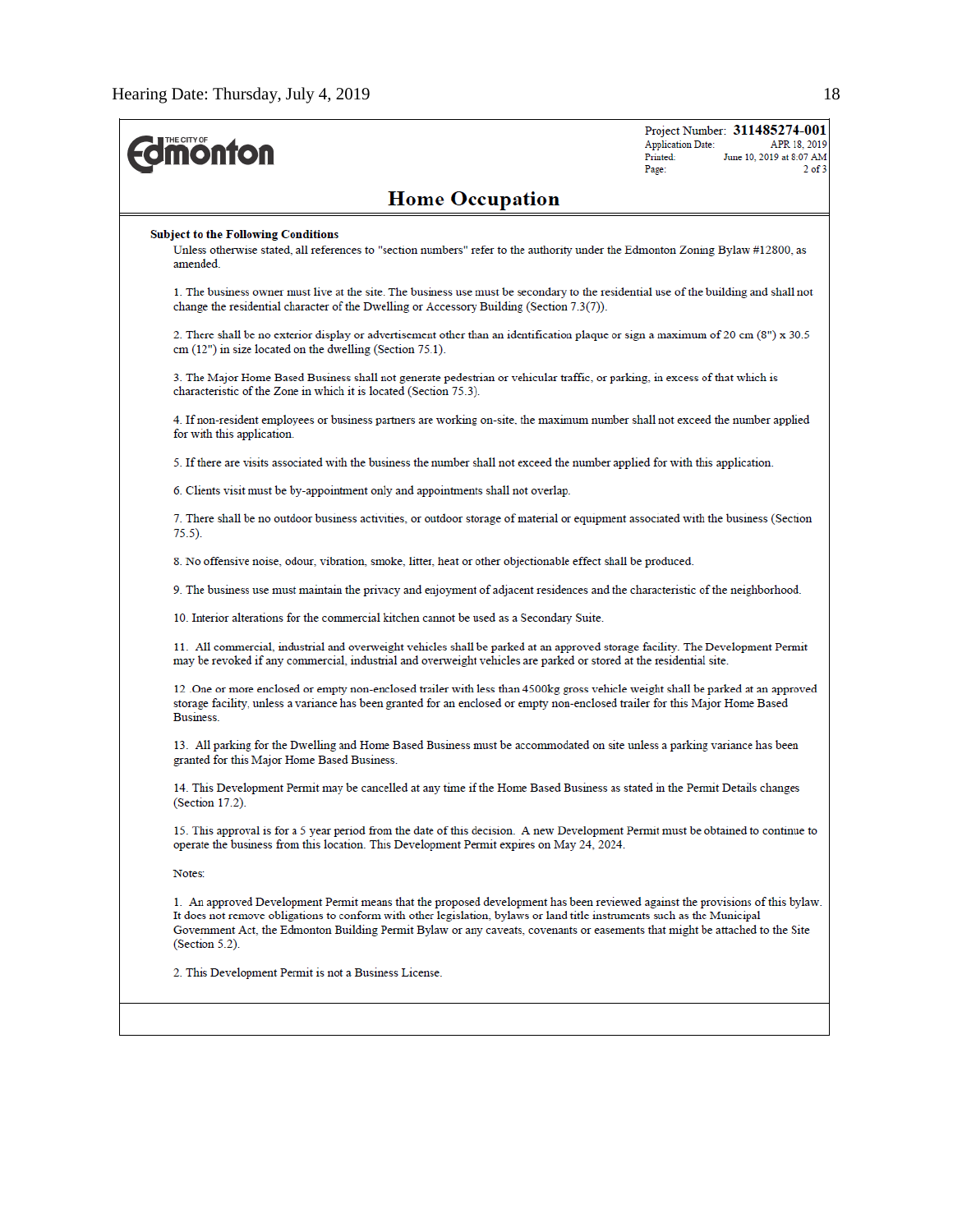| <b>Home Occupation</b><br>3. Subject to the right of appeal. The permit is not valid until the required Notification Period expires (date noted below in<br>accordance with Section 21.1 and 17.1).<br><b>Variances</b><br>You are receiving this notice because a Discretionary Use Development Permit has been issued, pursuant to Section 12.4 and 20.3<br>of the Edmonton Zoning Bylaw.<br>Note: The proposed development complies with the Bylaw, and there are no variances to the development regulations.<br><b>Rights of Appeal</b><br>This approval is subject to the right of appeal as outlined in Chapter 24, Section 683 through 689 of the Municipal Government<br>Amendment Act.<br>Notice Period Begins: May 30, 2019<br>Ends: Jun 20, 2019<br>Fees<br><b>Fee Amount</b><br><b>Amount Paid</b><br><b>Date Paid</b><br>Receipt#<br>\$321.00<br>\$321.00<br>05790795<br>Apr 18, 2019<br>Dev. Application Fee<br>Total GST Amount:<br>\$0.00<br><b>Totals for Permit:</b><br>\$321.00<br>\$321.00 | <b><i><u><u><b>M</b>onton</u></u></i></b> |  | Project Number: 311485274-001<br><b>Application Date:</b><br>APR 18, 2019<br>Printed:<br>June 10, 2019 at 8:07 AM<br>Page: | $3$ of $3$ |
|-----------------------------------------------------------------------------------------------------------------------------------------------------------------------------------------------------------------------------------------------------------------------------------------------------------------------------------------------------------------------------------------------------------------------------------------------------------------------------------------------------------------------------------------------------------------------------------------------------------------------------------------------------------------------------------------------------------------------------------------------------------------------------------------------------------------------------------------------------------------------------------------------------------------------------------------------------------------------------------------------------------------|-------------------------------------------|--|----------------------------------------------------------------------------------------------------------------------------|------------|
|                                                                                                                                                                                                                                                                                                                                                                                                                                                                                                                                                                                                                                                                                                                                                                                                                                                                                                                                                                                                                 |                                           |  |                                                                                                                            |            |
|                                                                                                                                                                                                                                                                                                                                                                                                                                                                                                                                                                                                                                                                                                                                                                                                                                                                                                                                                                                                                 |                                           |  |                                                                                                                            |            |
|                                                                                                                                                                                                                                                                                                                                                                                                                                                                                                                                                                                                                                                                                                                                                                                                                                                                                                                                                                                                                 |                                           |  |                                                                                                                            |            |
|                                                                                                                                                                                                                                                                                                                                                                                                                                                                                                                                                                                                                                                                                                                                                                                                                                                                                                                                                                                                                 |                                           |  |                                                                                                                            |            |
|                                                                                                                                                                                                                                                                                                                                                                                                                                                                                                                                                                                                                                                                                                                                                                                                                                                                                                                                                                                                                 |                                           |  |                                                                                                                            |            |
|                                                                                                                                                                                                                                                                                                                                                                                                                                                                                                                                                                                                                                                                                                                                                                                                                                                                                                                                                                                                                 |                                           |  |                                                                                                                            |            |
|                                                                                                                                                                                                                                                                                                                                                                                                                                                                                                                                                                                                                                                                                                                                                                                                                                                                                                                                                                                                                 |                                           |  |                                                                                                                            |            |
|                                                                                                                                                                                                                                                                                                                                                                                                                                                                                                                                                                                                                                                                                                                                                                                                                                                                                                                                                                                                                 |                                           |  |                                                                                                                            |            |
|                                                                                                                                                                                                                                                                                                                                                                                                                                                                                                                                                                                                                                                                                                                                                                                                                                                                                                                                                                                                                 |                                           |  |                                                                                                                            |            |